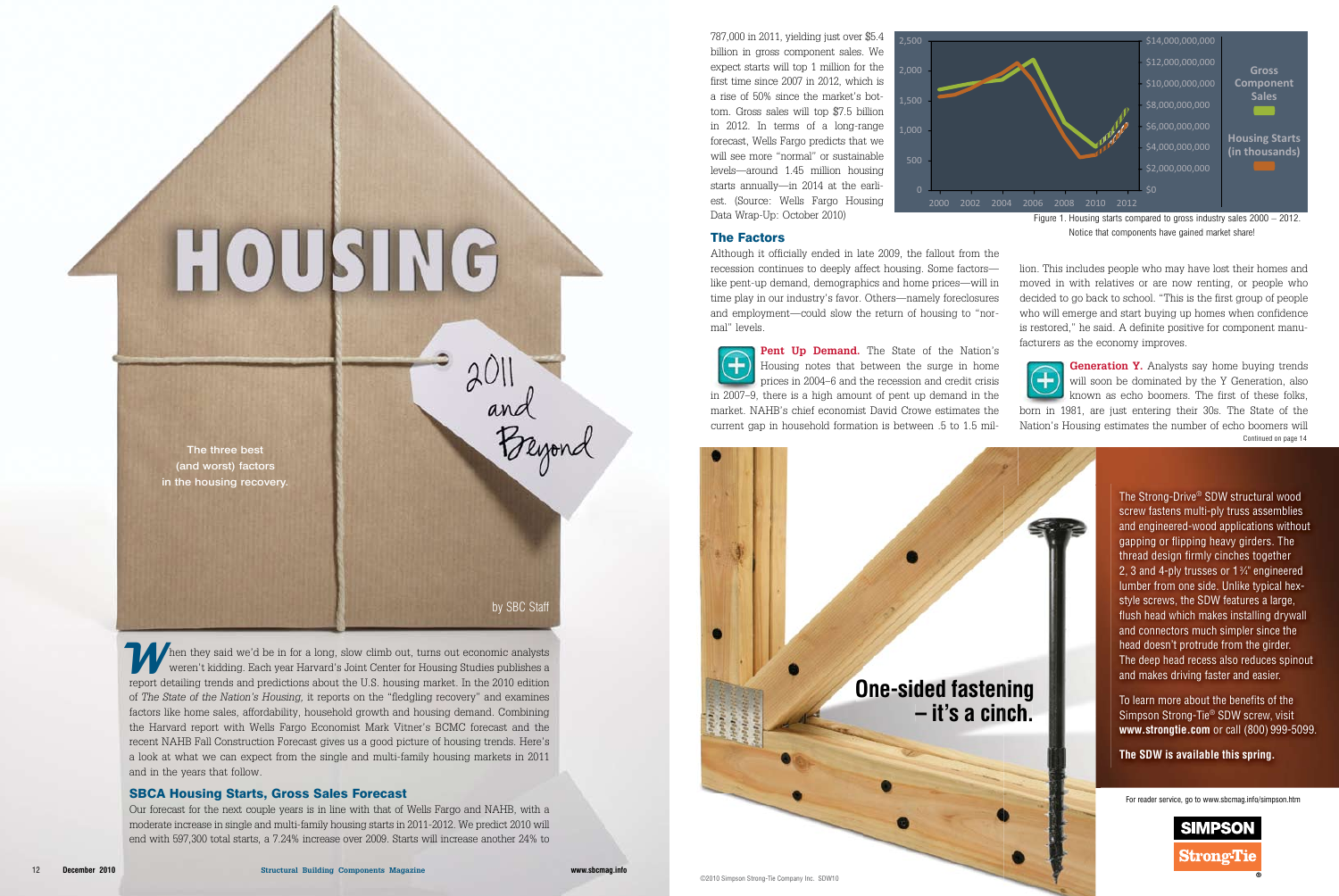

As a family owned, full-service plate supplier, Eagle Metal serves independent truss manufacturers. For more than 20 years, we have provided component manufacturers with quality connector products, structural component software and dependable, customer-first support.

## Partner with us today.

## Housing: 2011 and Beyond

Continued from page 13

increase to about 90 million by 2025 (that's accounting for immigration). "This highly diverse generation will give demand for apartments and smaller starter homes a lift over the next 15 years," it claims. It continues, "The sheer size of the echo-boom generation will produce record numbers of households headed by young adults." Though majority of echo boomers may still be a few years from entering the housing market, the downstream housing demand of this large group will be substantial.

**Affordability.** The component industry also has housing affordability in its favor. NAHB reports the median sales price dropped from \$256,000 for single-family homes started in 2006 to \$211,000 in 2009, a 17.6% decline. Home prices in more than 85% of metro areas were also down in 2009. At the same time, rates on 30-year fixed-rate mortgages slipped from 6.6 to 5%. Analysts with Wells Fargo estimate that home prices will fall an additional five to eight percent by the middle of 2011 (Wells Fargo Housing Data Wrap-Up: October 2010).

**Employment.** Not surprising, Crowe points to job growth as the key barrier to economic recovery (and therefore a full housing recovery). Consumers with no income or those concerned about losing their jobs are in no rush to buy homes. He predicts a very slowly improving unemployment rate, falling to about 8% throughout 2011 and 2012.

The latest NAHB Housing Opportunity Index places housing affordability just over 70, meaning more than 70% of all new and existing homes sold in Q2 2010 in were affordable for families of four with the national median household income of \$64,400. That's up from around 40 in 2007 and 2008. Significant gains in affordability coupled with steady household growth bode well for the industry.

**Smaller Homes.** Average home size declined from 2500 to 2400 square  $\equiv$ feet in 2009, says NAHB. Homeowners are opting for less home to cut costs and drive energy efficiency. Crowe also noted that the increase of first time homebuyers in the market definitely plays a role in smaller home sizes. "They tend to look for more modest homes. In general people are more leery about buying more house than they need," he said.

### **Conclusion**

eaglemetal.com  $\cdot$  1-800-521-3245 For reader service, go to www.sbcmag.info/eagle.htm

# **TT Clark Industries, Inc.**

#### Considering equipment? Consider Clark.

- Roof & Floor Truss Presses
- Multi-Head Truss Presses
- Modular Truss Presses
- · Shuttle Presses
- Jack Presses
- . H.D. Chord Splicers
- Floor Truss Machines
- · Electric Horizontal Stackers
- Electric Peak-up Stackers • Post & Column Machines
- Conveyor Systems
- Custom Machinery



# 800.743.9727 www.clark-ind.com

For reader service, go to www.sbcmag.info/clark.htm ing activity. **SBC** 

**Foreclosures.** NAHB's David Crowe said the foreclosure situation is still  $\equiv$ weighing on the housing industry, driving rentals up and adding to the inventory of homes for sale. However, he said, foreclosures are heavily concentrated in states like Florida, California, Illinois and Nevada that were the most overbuilt during the boom. "77% of all foreclosures are in 15 states. While we never like to see foreclosures, the problem is not widespread, it's concentrated," he said. The current estimate is over 2 million homes in foreclosure.



The consensus seems to be that while several key indicators have improved throughout 2010, our industry will see a very incremental recovery over the next two years. Expect mid- to late 2012 to signal the beginning of "normal" homebuild-



This low-end estimate puts household growth in the next 10 years on par with the pace in 1995–2005, and should support average annual housing completions and manufactured home placements of between 1.7 and 1.9 million units.

- —The State of the Nation's Housing, 2010 **WINKs:** The National Association of Realtors reports that the share of single female homebuyers—known as WINKs, Women with Incomes and No Kids—increased from 14% in 1995 to 21% in 2009. Look for this trend to continue, especially in the Generation Y age group. WINKs generally prefer urban, pedestrian-friendly neighborhoods and a focus on safety and proximity to employers.
	- The U.S. will grow by another 100 million people by 2040, and 60% of that will come from just 20 metro areas, primarily in the coastal areas and the south.
	- Immigration will continue to be a huge housing influencer; however, where previous generations settled in urban areas, many new immigrants are heading straight for suburbs.



#### **Sources:**

"Don't Ignore This WINK" (www.prosalesmagazine.com/industry-news. asp?sectionID=427&articleID=1412175)

"Baby Boomers, Gen Y, and the Recession Shift Long-Held Housing Tastes and Trends" (www.builderonline.com/demographics/baby-boomers-gen-y-and-recession-shift-long-held-housing-tastes-and-trends. aspx?cid=BLDR101019002)